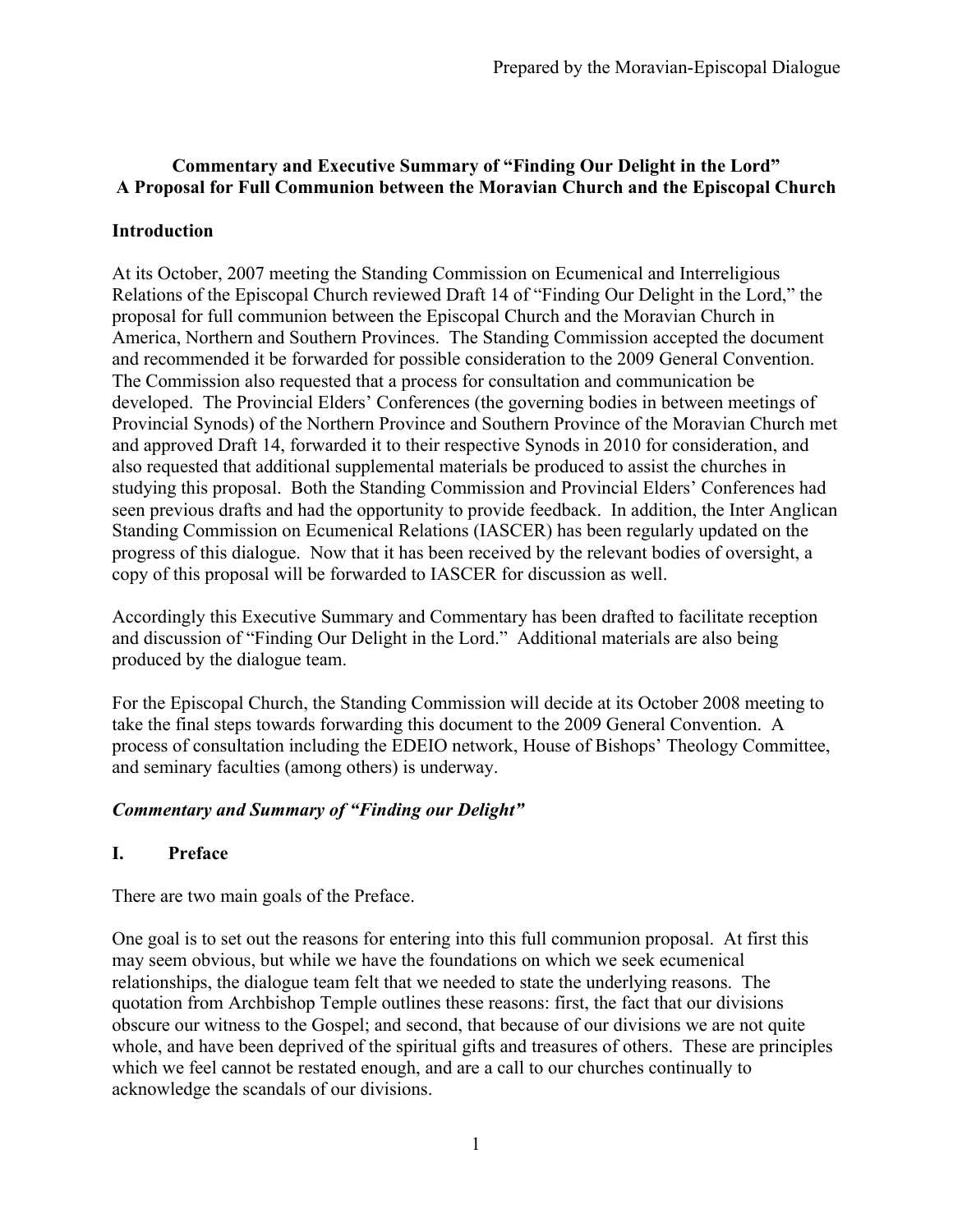The Preface also notes that full communion is not an end in and of itself – we seek this relationship so that our mission may be fulfilled more effectively, and that we might be more complete in drawing from the spiritual treasures of one another's communions.

The second main goal of the Preface is to note the foundations of our ecumenical engagement. For Moravians, it is the ecumenical vision of Count Ludwig von Zinzendorf, perhaps the most prominent bishop and theologian of the Moravian Church. Zinzendorf's theology informed the foundational statement of the Moravian Church, The Ground of the Unity, which is an essential component to the Moravian Church's ecumenical commitment. For Episcopalians, the Chicago-Lambeth Quadrilateral is foundational.

### **II. Introduction**

The Introduction provides the historical background to the dialogue. There are several ways in which the background to the dialogue has helped lay the groundwork for the current proposal of full communion.

- Agreement on the first three points of the Chicago-Lambeth Quadrilateral has been reached. The proposal for interim eucharistic sharing approved by both churches recognized one another as members of the one, holy, catholic and apostolic church. In addition, the resolution included an agreed theological statement, drawn from the Church of England-Moravian Church conversations.
- Therefore, in order to move towards full communions, as Episcopalians we must have agreement on sharing in the historic episcopate, the fourth point of the Quadrilateral. This is the task that the dialogue team set for itself in the 2003-2006 triennium.
- The definition of full communion is provided. This is the definition from *Called to Common Mission*, with the final line asking each church being open to the encouragement and admonition of the other drawn from the *Formula of Agreement* between the ELCA and churches of the reformed tradition.

The rest of the introductory section is devoted to further explication of the foundational ecumenical stances of our churches first noted in the introduction. ¶ 5 focuses on *The Ground of the Unity* (hereafter *GOU*), a statement endorsed and adopted by the member provinces of the Moravian Church. The *GOU* notes that Moravians believe ecumenical engagement is "laid on them as a charge", and that unity is something given by God which we are called to realize. ¶ 6 outlines the four points of the Chicago-Lambeth Quadrilateral: 1) The Holy Scriptures of the Old and New Testaments as the revealed Word of God; 2) The Nicene Creed as the sufficient statement of the Christian Faith; 3) The two Sacraments --Baptism and the Supper of the Lord - ministered with unfailing use of Christ's words of institution and of the elements ordained by Him; and 4) The Historic Episcopate, locally adapted in the methods of its administration to the varying needs of the nations and peoples called of God into the unity of His Church.

#### **III. Foundational Principles**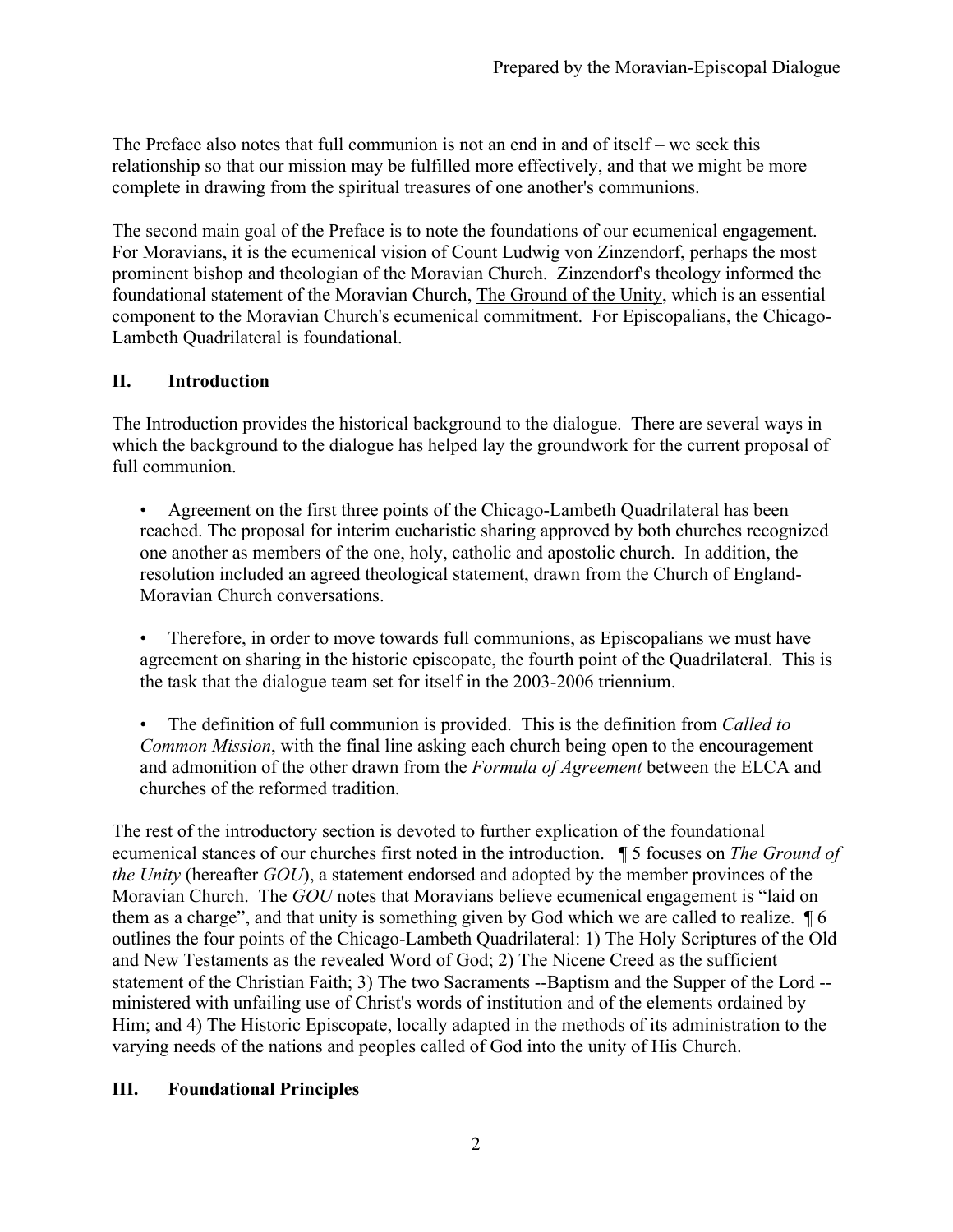Section III begins the discussion of interchangeability of ministries, beginning first with presenting the ways in which oversight or episcope is expressed in both of our churches.

*A. Oversight* ¶ 8-14: The discussion notes that a ministry of oversight is something which is exercised by the church as a whole, and that it is exercised both by individuals and conferentially with representative bodies. ¶ 9-12 then go on to discuss the various elected bodies -- General Convention, diocesan Standing Committees, diocesan conventions, and parish vestries – that exercise this function of oversight.

¶ 13 describes the way in which both churches have bishops ordained in an historic succession and which provide oversight to the church. However, the way in which that oversight is expressed is different. In the Moravian Church, bishops exercise a ministry of oversight primarily in a pastoral and consultative way. They only exercise administrative oversight if elected to a representative body such as the Provincial Elders' Conferences which govern the provinces of the church. In the Episcopal Church, bishops exercise administrative oversight as well as pastoral and consultative oversight as a function of their office.

There is significant convergence in how oversight is exercised in both churches, despite these differences in the office of bishop.

The section then goes on to discuss the orders of ministry in the two churches.  $\int$  14-19 discuss the ministries of lay persons, deacons, presbyters, and bishops. These paragraphs are drawn from similar language in the *Baptism, Eucharist, and Ministry* document endorsed by the 1985 General Convention as adapted by the Consultation on Church Union's *Consensus* document; the *Book of Common Prayer*; the *Church Order of the Unitas Fratrum*; and the Fetter Lane Agreed statement between the Church of England and the Moravian Church in Great Britain. The only matter which the dialogue identified as warranting further discussion is on the ministry of deacons, otherwise these is consensus on the understanding of the offices of ordained ministry.

#### *B. Ministry of Deacons*

Both churches have deacons, presbyters, and bishops. However, the Moravian Church has implemented the threefold ministry in a different fashion than the Episcopal Church. In the ancient Unitas Fratrum (1457-1722), deacons functioned much as they do in the Episcopal Church and the broader catholic tradition – as ministers of servanthood, connected with the bishop, and not presiding at the sacraments. However, with the renewal of the Moravian Church in the 1700s, under heavy influence from the German Lutheran state church (with emphasis on the one office of pastoral ministry), the office of deacon was adapted to include presidency at the sacraments. The ordination rite of the Moravian Church since that time clearly demonstrates the intent to ordain deacons to a sacramental ministry. Thus in the Moravian Church deacons celebrate communion, preside at baptism, and are pastors of congregations. ¶ 17 acknowledges these differences. In the Episcopal Church, deacons do not preside at the sacraments nor serve as pastors of congregations. In addition, there are persons ordained to the diaconate with no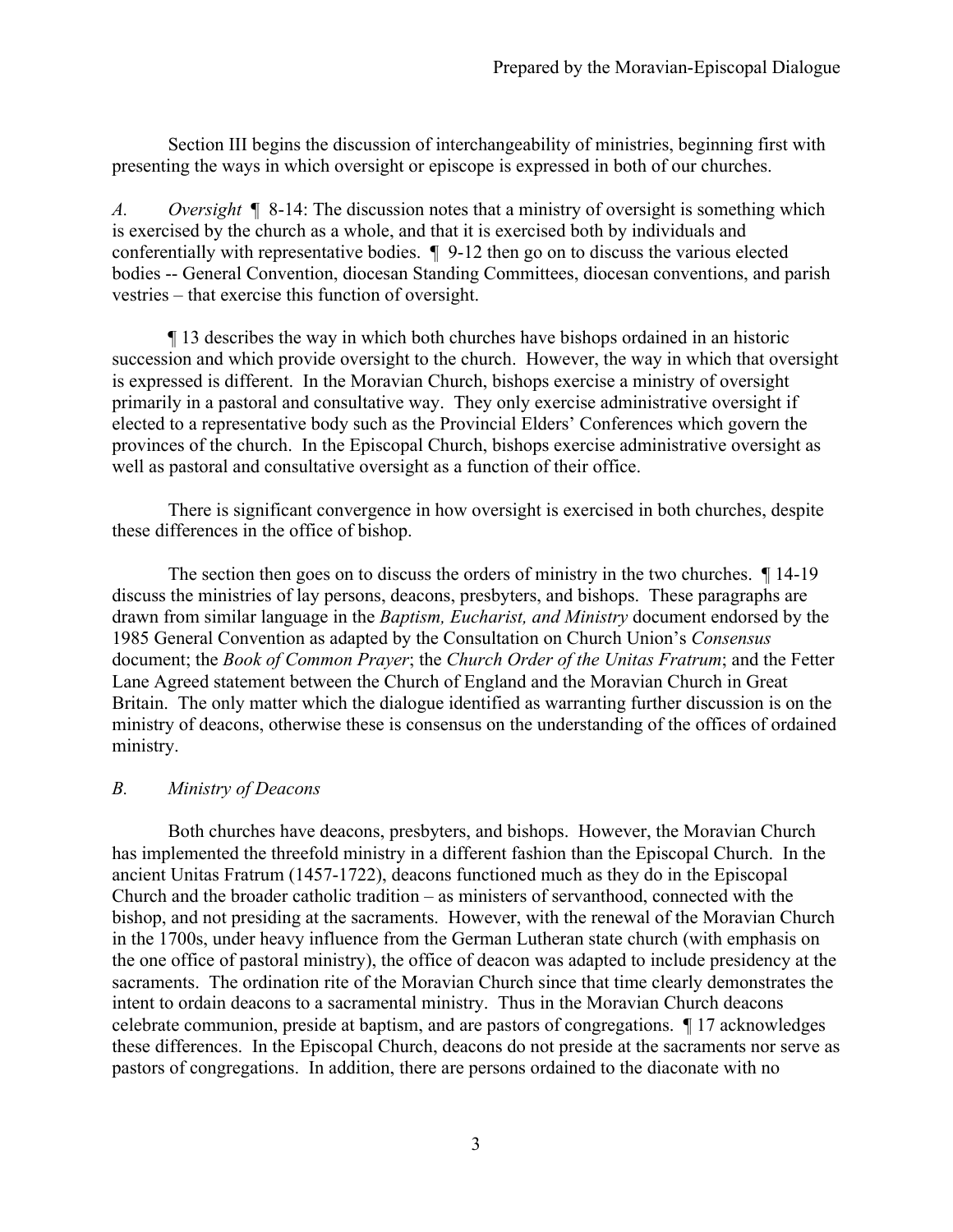intention of later being ordained to the presbyterate, for which there is no parallel in the Moravian Church.

Later in the document, in  $\P$  36, this agreement states that should both churches enter into full communion, the ministry of deacons will not be interchangeable given these differences. The agreement is an attempt to lay out the understanding of the diaconate in our two traditions and to honor those developments.

### **IV. Ministry of Bishops**

It is important to note that the Chicago-Lambeth Quadrilateral lists the requirement of the historic episcopate, locally adapted, as necessary for entering into full communion with the Episcopal Church. Similarly, the *Church Order of the Unitas Fratrum* speaks of the office of bishop as representing "the vital unity of the church and the continuity of the church's ministry." Section IV thus goes into greater detail on the two churches' understanding of the historic episcopate in the context of full communion.

¶ 21-22 state the two churches' agreement on the office of bishop.

¶ 23-24 state the two churches' intent to maintain the office of bishop. In the Episcopal Church, this intention is demonstrated by the adaptation of the office of bishop as received from the Church of England for the context of a disestablished church in the new American republic. For the Moravian Church, this intention is demonstrated by the choice in 1467 to select persons to receive episcopal consecration. The source of this initial consecration is simply not possible to determine. Nonetheless, the intention is further demonstrated through the valiant and faithful efforts of the Moravian Church to continue to ordain their bishops in a succession, in the face of persistent persecution nearly to the point of extinction.

¶ 25 notes that the renewed Moravian Church (post-1722) demonstrated this intention through the consecrating of bishops from the last remaining Moravian bishop and by continuing to ordain its bishops in a historic succession up to the present day. ¶ 26 provides additional discussion of the way in which the office of bishop has been adapted by the Moravian Church, particularly noting the way in which Moravians hold to the notion that Christ is the only Head of the church.

¶ 27 concludes by noting that both churches have locally adapted the office of bishop for the sake of mission. Section V then moves to a discussion of how the two churches will share in that ministry of bishops.

#### **V. Reconciliation of Ordained Ministries**

This is divided into four sections:

- a) actions of both churches
- b) actions of the Episcopal Church to allow for interchangeable ministry of presbyters
- c) actions of the Moravian Church to allow for interchangeable ministry of presbyters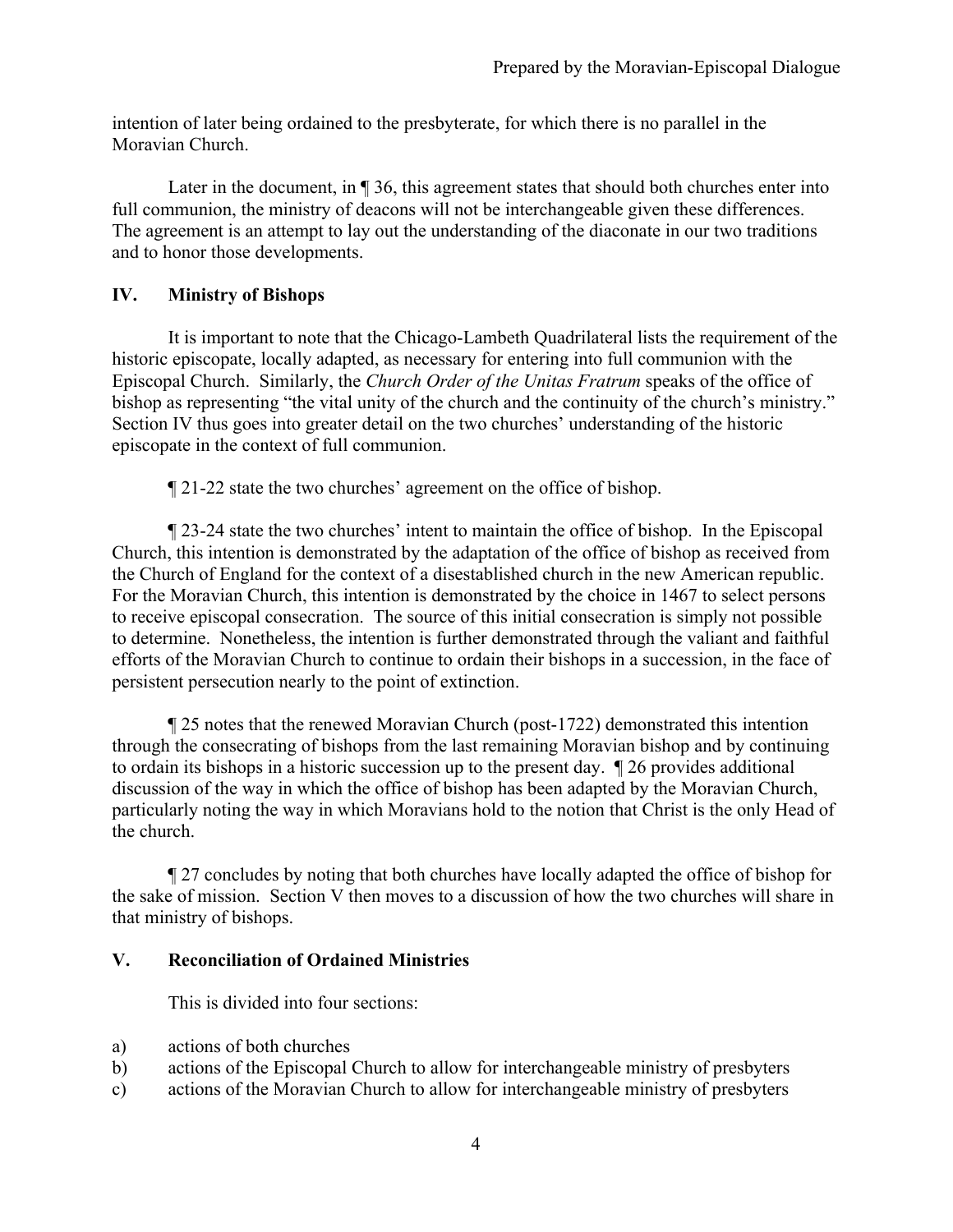- d) interchangeability of deacons
- *a) Actions of both churches*

¶ 30-33 outline a process for reconciling the ministry of bishops in both churches, with each church making similar pledges, commitments, and acknowledgments.

In ¶ 30 each churches pledges to seek to receive the gifts of episcopal ministry that the other offers. The Episcopal Church recognizes the special emphasis in the Moravian Church on the pastoral and consultative aspects of oversight that Moravian bishops exercise. The Moravian Church recognizes that the Episcopal Church has maintained a succession of apostolic faith and historic episcopate which the Moravian Church sees as important in the continuation of its own ministry.

In ¶ 31 the Episcopal Church acknowledges that Moravian bishops are within the parameters of the historic episcopate, locally adapted. The Moravian Church recognizes that Episcopal bishops are consecrated to ministries of oversight exercised in different ways in the Moravian Church.

> *Excursus***: A brief discussion of the reconciliation and recognition of ministries**. In the Episcopal Church, full communion involves interchangeability of ministries for the sake of mission and witness. This involves recognizing the ministries of another church as authentic. However, the Episcopal Church also has Constitutional restrictions on who may exercise ministry in this church, even in those churches whose ministry we recognize as authentic (such as Roman Catholic or Orthodox Churches). **Recognition** formally acknowledges the ministries of another church. **Reconciliation** involves the removal of all restrictions to allow for service in one another's churches.

¶ 32 outlines the process for reconciliation and recognition of episcopal ministries. A ceremony celebrating and inaugurating full communion will follow approval of this document, planned by an appropriate commission. This ceremony will involve representative ministers of oversight and members of those bodies which exercise oversight in the churches, as well as lay persons, deacons, presbyters, and bishops.

This ceremony will include bishops in good standing in the Northern and Southern Provinces of the Moravian Church. From the Episcopal Church, the Presiding Bishop, bishops from dioceses with Moravian congregations, and at least one bishop from each of the nine provinces of the Episcopal Church will attend. As a sign of our mutual full communion relationship, bishops of the ELCA, including the Presiding Bishop, will be invited. Likewise, since we are members of global communions, bishops from other provinces of the Moravian Church and the Anglican Communion will also be invited.

¶ 32.i. Describes the process of reconciliation of episcopal ministries, which will include a mutual laying-on of hands, with the same words and same liturgical actions. Episcopal bishops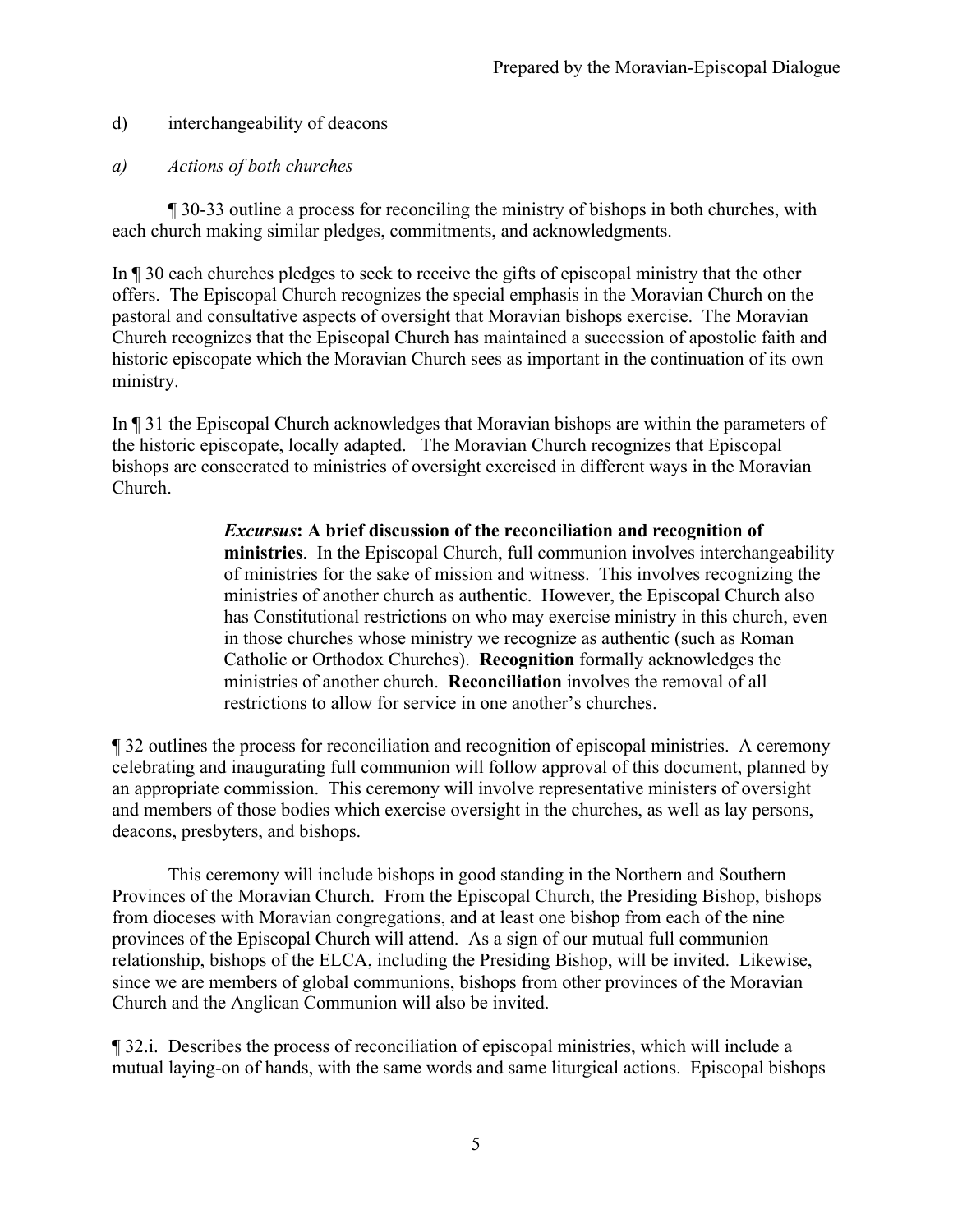will kneel before the Moravian bishops. The Moravian bishops will lay hands on them and pray the following prayer:

Eternal God, with thanksgiving we acknowledge the ministry these servants have already received and exercised, and we ask you through your Holy Spirit to bestow upon them the grace and authority as understood and required by this church for the exercise of the ministry of a bishop, for the sake of the unity of the church, through Jesus Christ, our Lord, who lives and reigns with you and the Holy Spirit, one God, forever. Amen.

The Moravian bishops will then pray the following blessing:

The Lord bless you and keep you; the Lord make his face to shine upon you and be gracious to you; the Lord lift up his countenance upon you and give you peace. In the name of Jesus, Amen.

The Episcopal bishops will then stand, and the Moravian bishops will offer them the right hand of fellowship.

The concluding section of paragraph 232.i. describes the reasons for these actions and prayers. In the Moravian Church, clergy from other denominations are received into the ministry through the praying of the Aaronic blessing and the giving of the right hand of fellowship. The final sentence of this section states that "Through these actions, Episcopal bishops present will be understood to have been welcomed into fellowship with those who sustained a witness of unity and fidelity to the gospel since 1457 as the Unitas Fratrum." Thus the ministry of bishops in the Episcopal Church will be understood to have been accepted by the Moravian Church.

¶ 32.ii. continues this description of reconciliation of episcopal ministries. The Moravian bishops will then kneel before the Episcopal bishops, who will lay hands on them and pray:

Eternal God, with thanksgiving we acknowledge the ministry these servants have already received and exercised, and we ask you through your Holy Spirit to bestow upon them the grace and authority as understood and required by this church for the exercise of the ministry of a bishop, for the sake of the unity of the church, through Jesus Christ, our Lord, who lives and reigns with you and the Holy Spirit, one God, forever. Amen.

The Episcopal bishops will then pray the same blessing used by Moravian bishops:

The Lord bless you and keep you; the Lord make his face to shine upon you and be gracious to you; the Lord lift up his countenance upon you and give you peace. In the name of Jesus, Amen.

The Episcopal bishops will then stand, and the peace will be exchanged, since the giving of the right hand of fellowship is not something that is part of the tradition Episcopal Church. In the Episcopal Church, clergy from other denominations may be received through laying on of hands by a bishop and with a prayer acknowledging the ministry that have exercised and granting the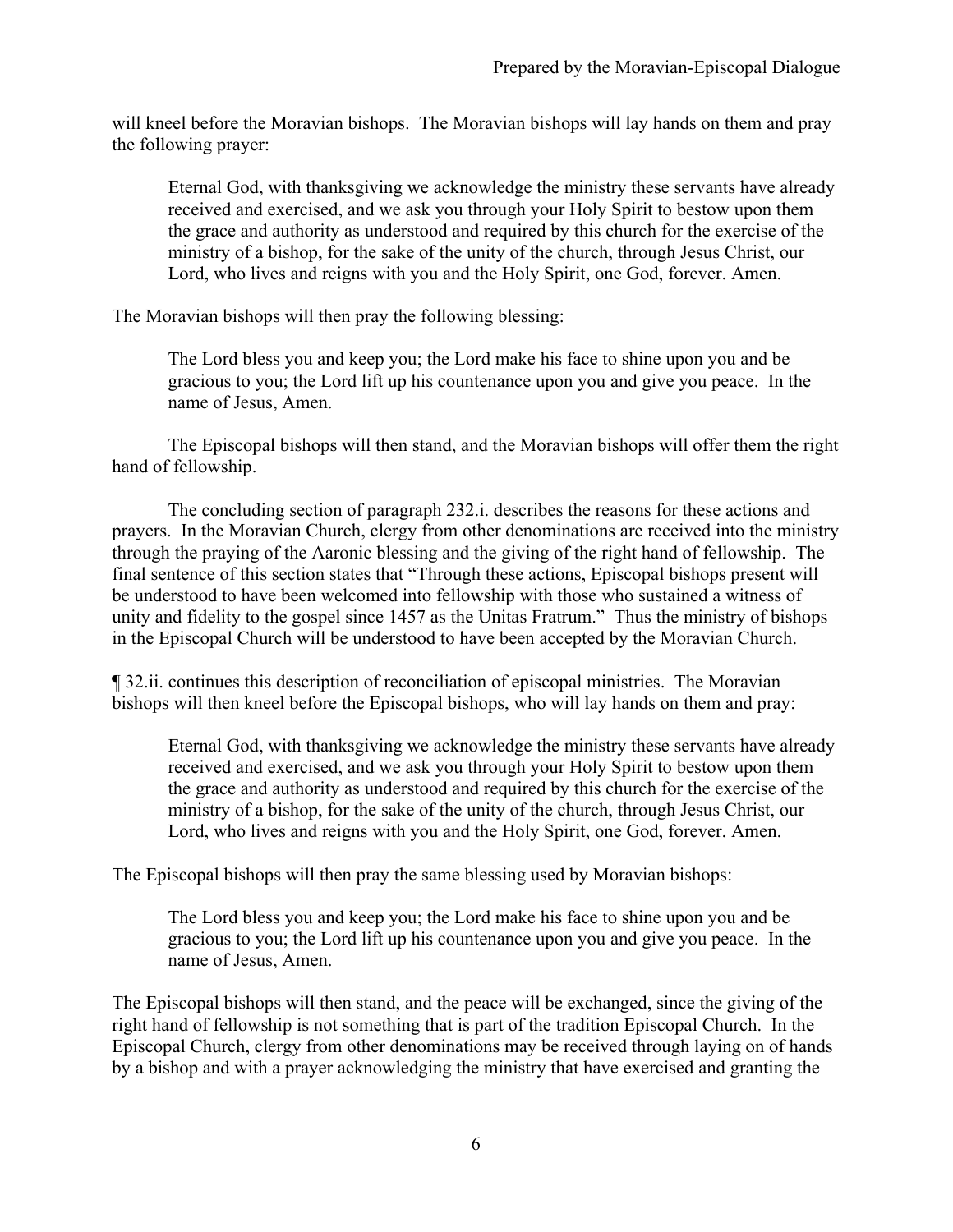authority to exercise that ministry as the Episcopal Church understands it. The prayer used in this ceremony is the one adapted from Title III, Canon 10.

The concluding sentence of ¶ 32.ii states that through these actions the Episcopal Church understands those Moravian bishops present to have been incorporated into the historic episcopate, for the sake of full communion.

¶ 33 describes the pattern for future sharing in episcopal ministries. Moravian bishops will be present at episcopal consecrations in those states with the greatest concentration of Moravian congregations. At all Moravian consecrations, there will be at least one Episcopal bishop present, as a sign of the relationship of full communion.

#### *b) Ministry of Presbyters: actions of the Episcopal Church*

¶ 34 describes the process for reconciliation of the ministry of presbyters.

**Excursus: pattern followed with the ELCA**. In *Called to Common Mission*, the Episcopal Church recognized the ministries of pastors in the ELCA. To allow for ELCA pastors to serve in the Episcopal Church, Article VIII of the Constitution was amended and the Preface to the Ordinal was "suspended" – that is, the General Convention stated that it did not apply – to all ELCA pastors in good standing as of January 1, 2001. All subsequent ELCA pastors are required to be ordained by a bishop. The actions required the agreement by two consecutive General Conventions.

Article VIII requires anyone ministering in the Episcopal Church to subscribe to "conform to the doctrine, discipline, and worship of the Episcopal Church." Article VIII was amended in 2000 to read: "A bishop may permit a minister ordained in the Evangelical Lutheran Church in America or its predecessor bodies who has made the promise of conformity required by that Church in place of the foregoing declaration to officiate on a temporary basis as an ordained minister of this church."

The Preface to the Ordinal (BCP, 510) states that "No persons are allowed to exercise the offices of bishop, priest, or deacon in this church unless they are so ordained or have already received such ordination with the laying-on of hands by bishops who are themselves duly qualified to confer Holy Orders."

The need to amend Article VIII should not be necessary. Given that Article VIII only allows for an exception to be made for Lutheran clergy, the 2006 General Convention approved on first reading a more generic version of this paragraph. It reads:

A bishop may permit an ordained minister in good standing in a Church with which this Church is in full communion as specified by the Canons who has made the foregoing declaration, or a minister ordained in the Evangelical Lutheran Church in America or its predecessor bodies who has made the promise of conformity required by that Church in place of the foregoing declaration to officiate on a temporary basis as an ordained minister of this Church.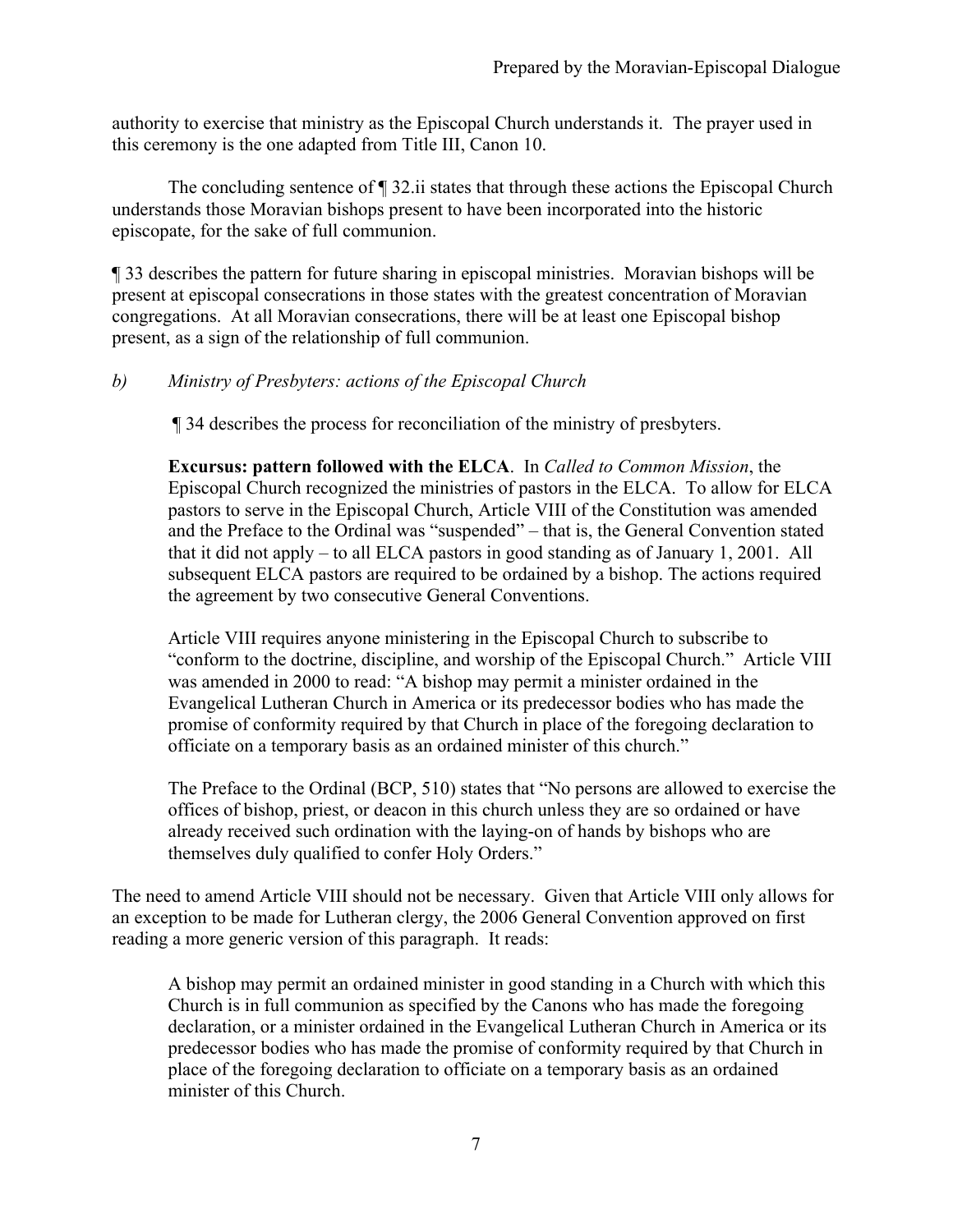If adopted on a second reading by the 2009 General Convention, this will prevent the need to amend the Constitution every time the Episcopal Church enters into a relationship of full communion.

The current document does not propose a suspension of the Preface to the Ordinal. Given that the ceremony described in ¶ 34 incorporates Moravian bishops into the historic episcopate, there is no need to suspend the Preface to the Ordinal. Rather, incorporating Moravian bishops into the historic episcopate fulfills the intentions of the Preface to the Ordinal: they are considered bishops qualified to confer holy orders by virtue of their incorporation into the historic episcopate. This is a way to "grandfather" in Moravian presbyters without having to suspend the Preface.

#### *c) Ministry of Presbyters: Actions of the Moravian Church*

The Northern and Southern Provinces pledge to begin the process to amend their Books of Order to allow for an Episcopal priest seeking to transfer permanently into the Moravian Church to be received as a Moravian presbyter. Currently all clergy who transfer into the Moravian Church are received as deacons.

*d) Ministry of Deacons*

The document states that the two churches have differences in how it understands the diaconate, but that these differences need not be church dividing. Given the differences in understanding of the diaconate, however, the document states that there will not be interchangeability of deacons.

## **VI. Interchangeability of Clergy**

This section outlines the process for exchange of clergy, and is drawn from the language used in *Called to Common Mission*. The polity and standards of each church are to be followed and respected.

## **VII. Joint Commission**

A joint commission to oversee and assist in implementing the full communion proposal will be established. Given our common full communion relationship with the ELCA, there has been some discussion about whether it would be appropriate to have a tripartite joint commission.

## **VIII. Wider Context**

Both churches are in dialogue with churches of the Reformed tradition (Presbyterian, UCC), and this proposal will be communicated to those conversations. Likewise, as noted above, the proposal will also be submitted to the appropriate international bodies of our churches as part of broader process of consultation.